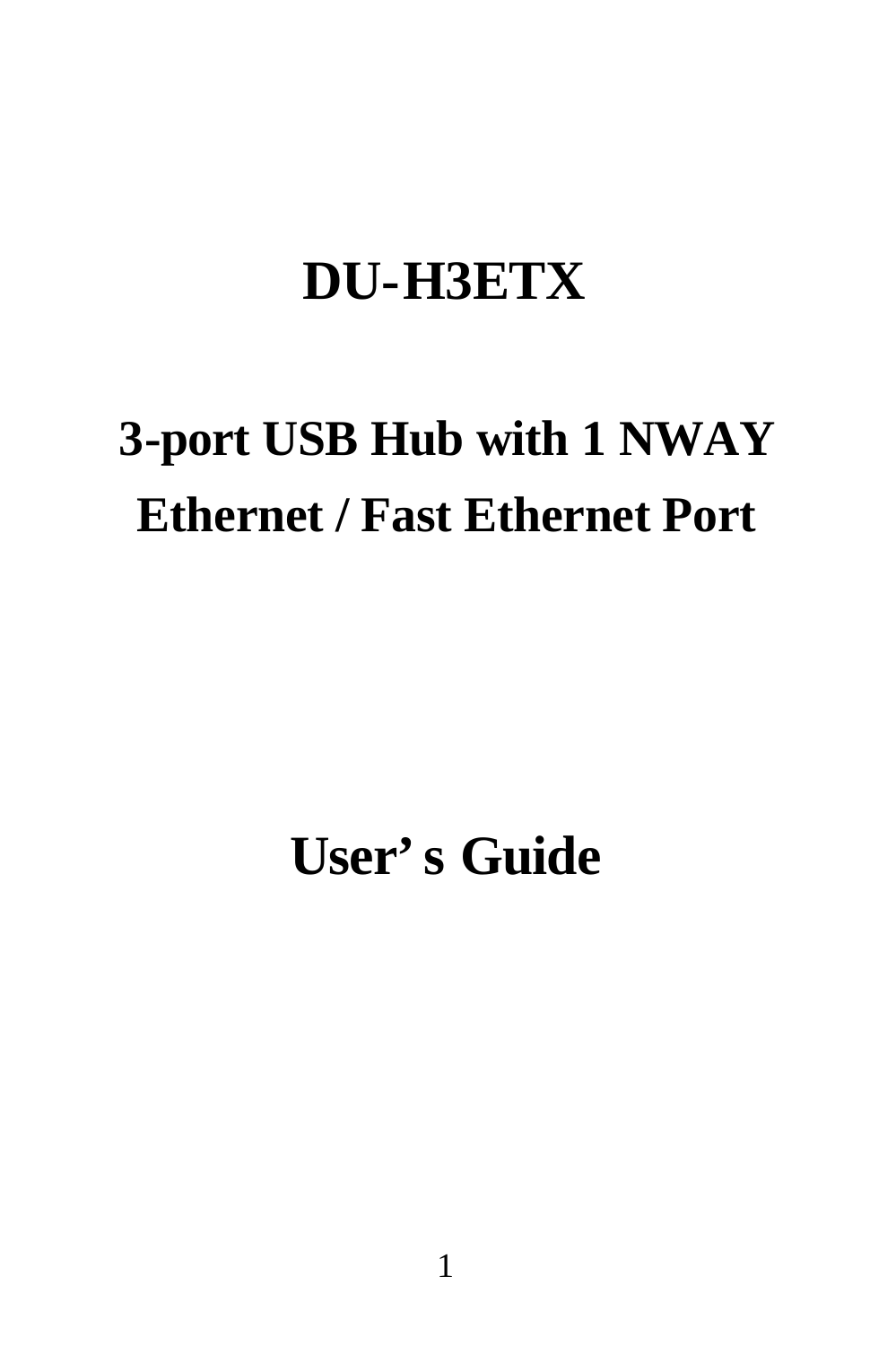## **Table of Contents**

| USB CONNECTOR PIN ASSIGNMENT  8 |  |
|---------------------------------|--|
|                                 |  |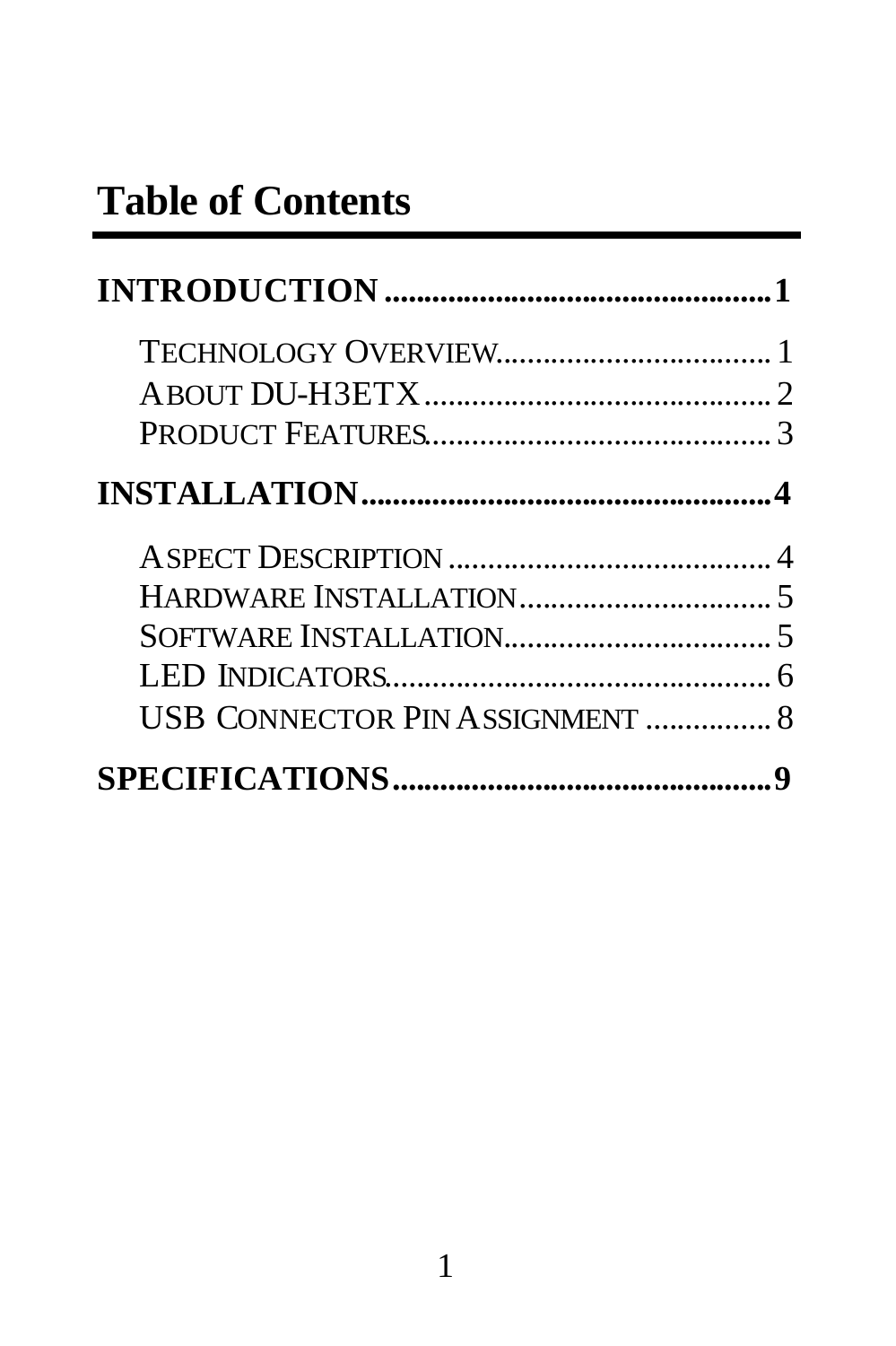# **INTRODUCTION**

Thank you for purchasing the DU-H3ETX. The DU-H3ETX provides one 10/100Mbps NWay Fast Ethernet Port and 3 Downstream USB ports. The DU-H3ETX features easy connectivity to 10Mbps Ethernet or 100Mbps Fast Ethernet Network and USB devices including modems, keyboards, mice and other USB devices.

### **Technology Overview**

USB stands for Universal Serial Bus. USB is a standard that has been adopted by leading manufacturers within the computer industry to define a new type of peripheral connection scheme. USB is designed to replace older parallel and serial ports, cables and connectors with something that is faster and easier to use. USB has the following advantages:

 $\ll$  Easier -- Windows 98, Me and 2000 automatically recognize newly installed devices without rebooting.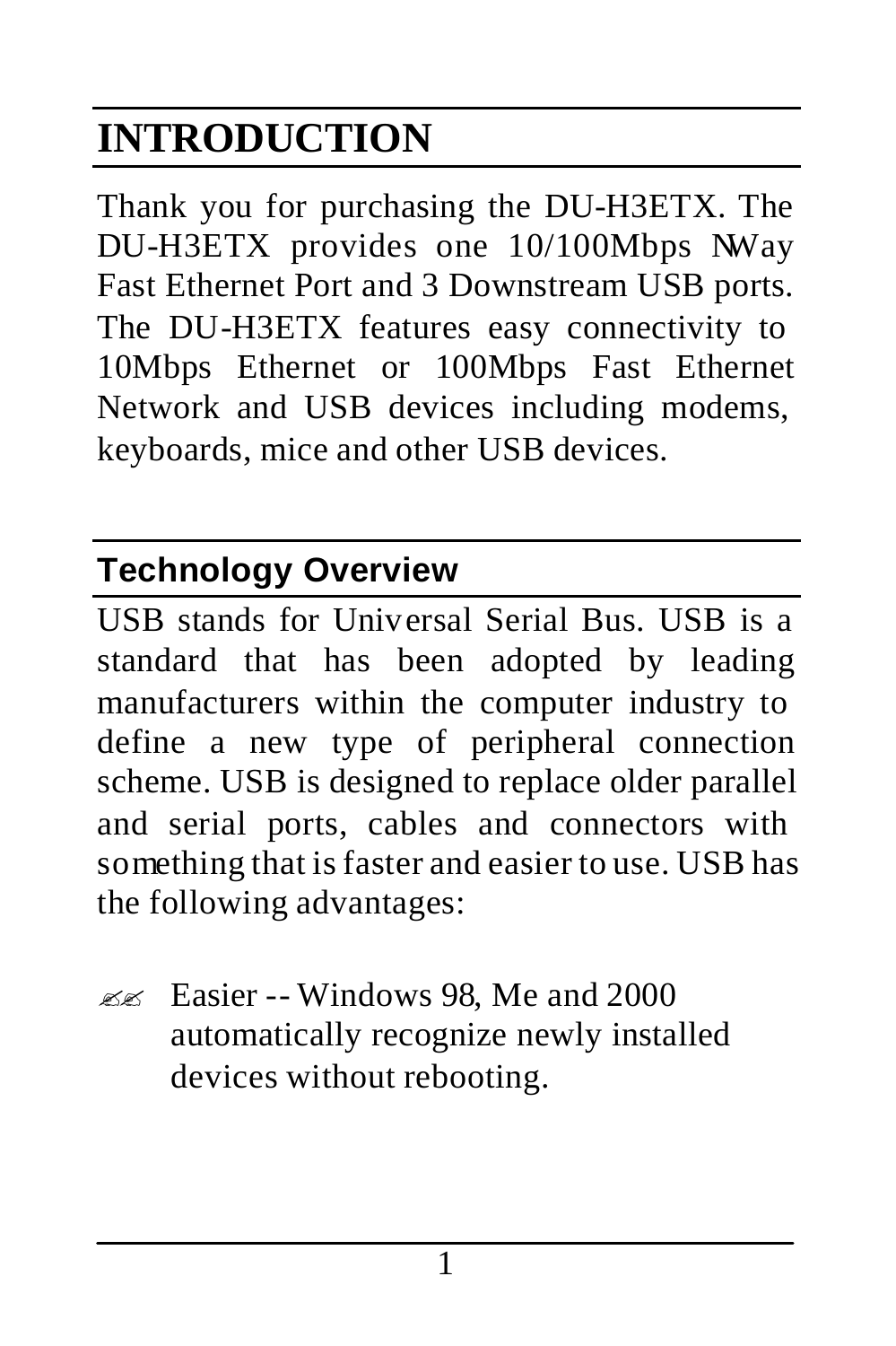- $\mathbb{Z}$  Speed -- Top USB data speed is around 100 times faster than a serial connection.
- $\mathbb{Z}$  Greater Expandability -- Using USB hubs you can connect up to 127 devices to your computer.
- $\mathbb{Z}$  Hot Swappable Plug in the new device and go!

#### **About DU-H3ETX**

The DU-H3ETX automatically negotiates between 10Mbps and 100Mbps for fast and easy connection t o Ethernet or Fast Ethernet Networks.

The DU-H3ETX is designed to provide quick and easy access to three types of 'A' downstream ports for connecting peripherals that support USB, USB hubs and other devices. A single type "B" upstream port is provided for connecting to the host computer, or another USB hub.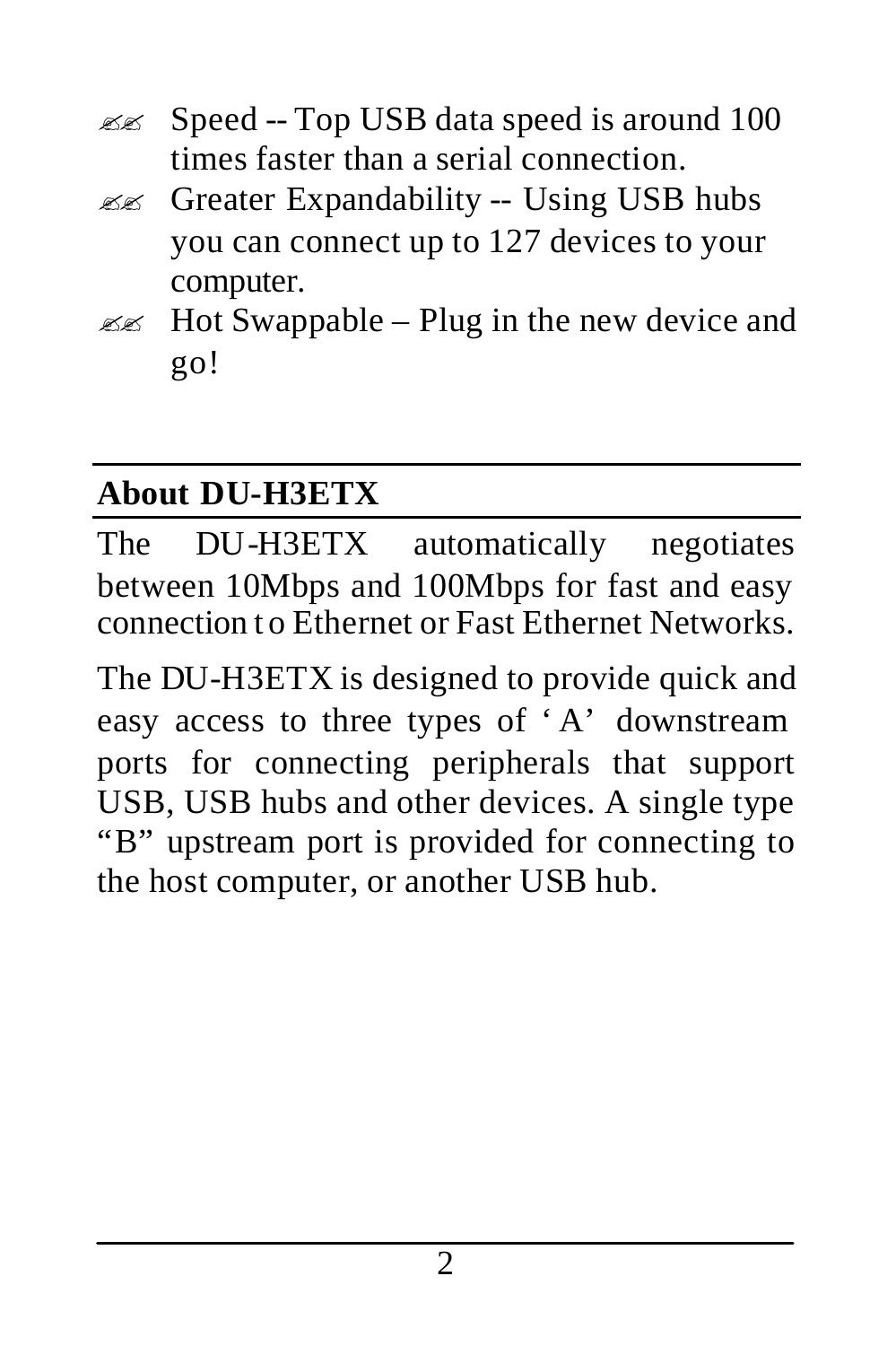#### **Product Features**

- $\text{ESB } 1.0$ , 1.1 specification compatibility
- $\mathbb{Z}$  IEEE 802.3 10BASE-T Ethernet standard
- $\ll$  IEEE 802.3u 100BASE-TX Fast Ethernet standard
- ?? Plug-and-Play
- $\mathbb{Z}$  Supports both OHCI and UHCI.
- ?? Supports Self-power and Bus-power mode.
- $\ll$  Supports 1 upstream and 3 downstream USB ports
- ?? Supports one 10/100Mbps NWay Fast Ethernet port
- $\ll$  6 LED indicators for Power and Port status
- $\mathbb{Z}$  Supports connecting up to 127 USB devices by cascading hubs.
- ?? Over-current and high-inrush current protections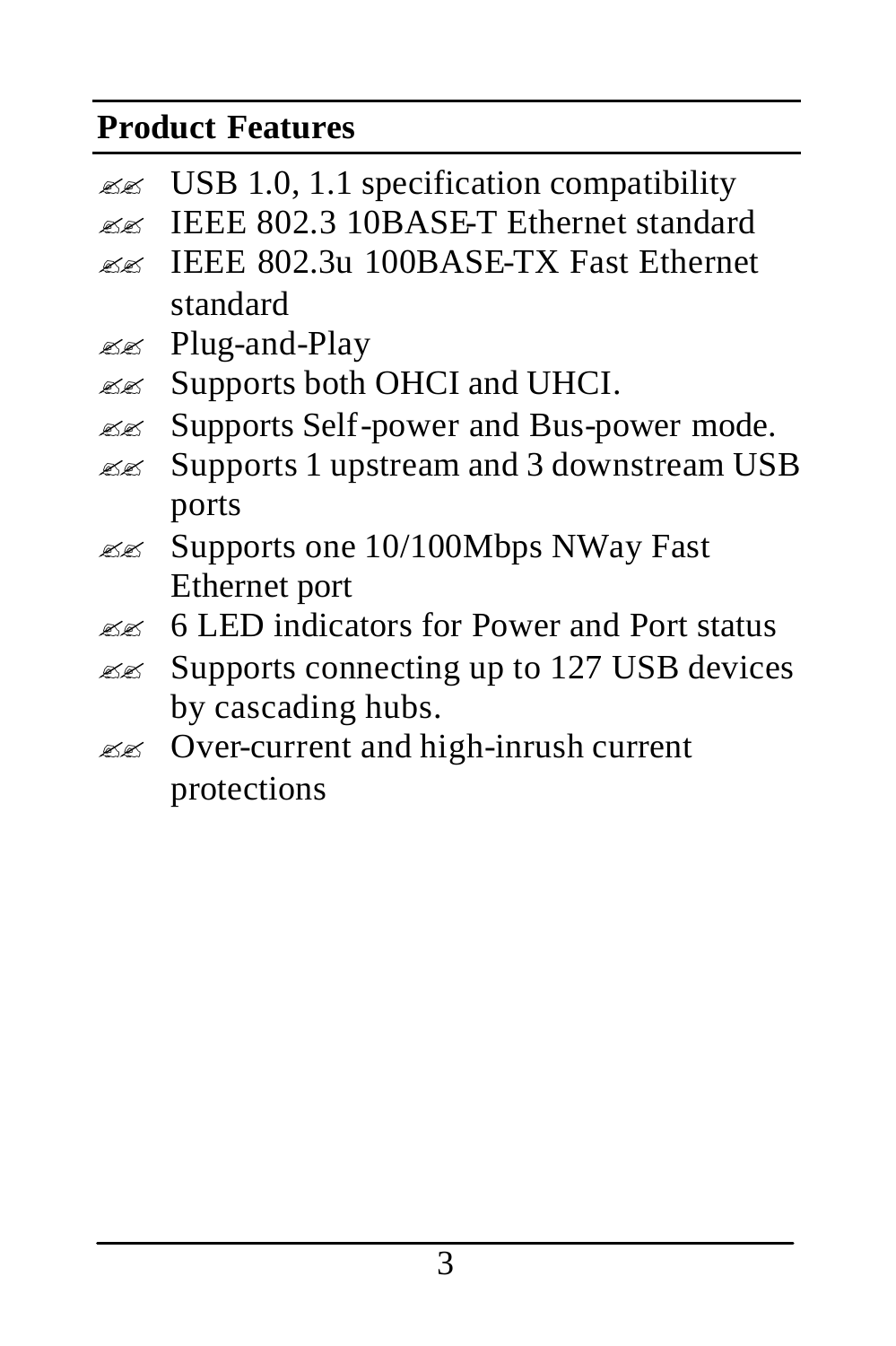## **INSTALLATION**

The DU-H3ETX is designed for simple and easy installation.

**Aspect Description**

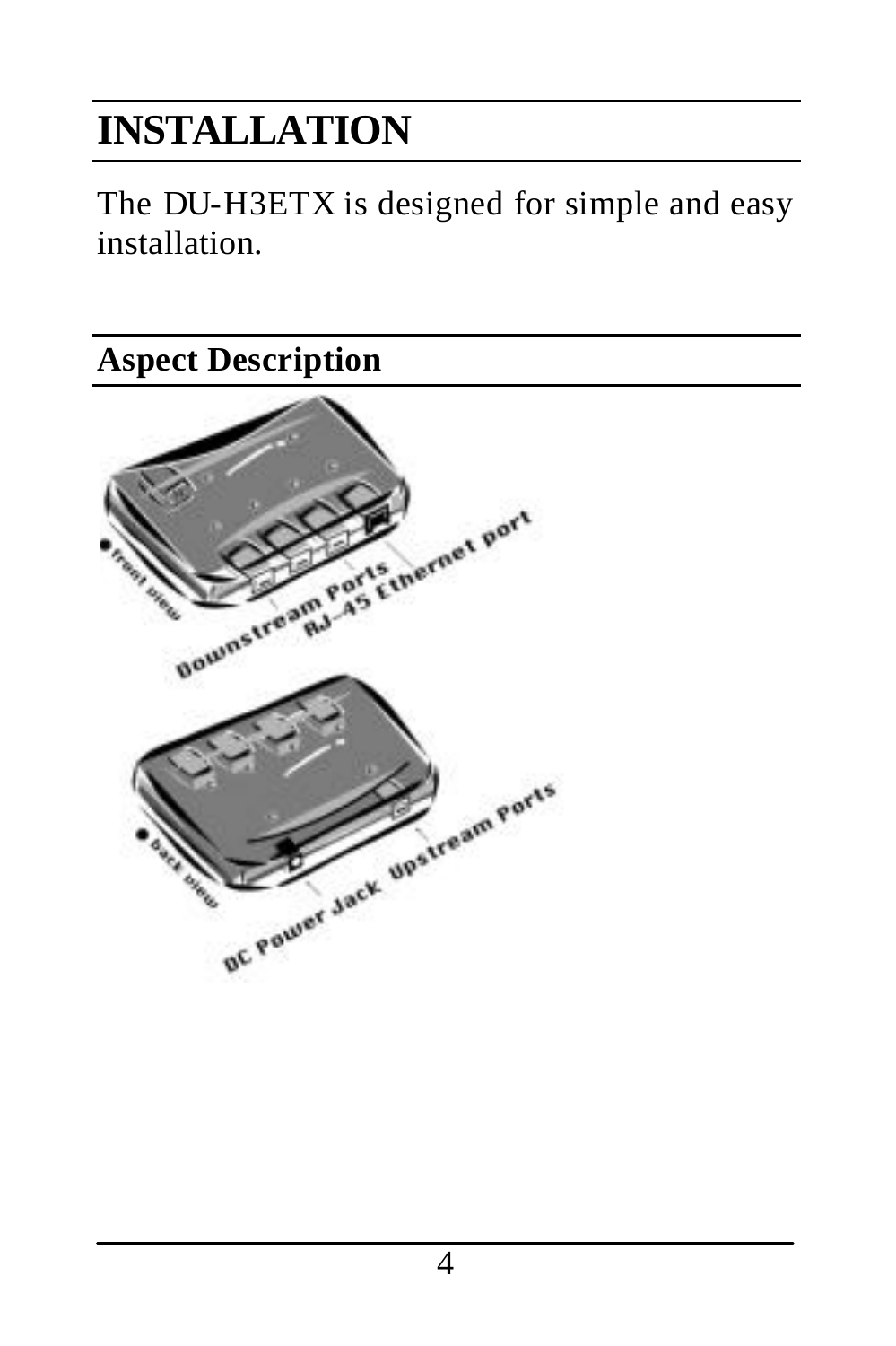#### **Hardware Installation**

- 1. Plug the power adapter into the rear of the DU-H3ETX and plug power connector into an electrical outlet or powe r strip.
- 2. Plug the B-type connector into the "Upstream Port".
- 3. Plug the A -type connector into a computer or DU-H3ETX downstream port.
- 4. Connect up to three USB devices to the DU-H3ETX's down-stream ports.
- 5. Connect your 10Mbps Ethernet or 100Mbps Fast Ethernet Network to the DU-H3ETX through the RJ-45 LAN Port.

#### **Software Installation**

After installing DU-H3ETX, Windows will find a new device and request the driver. Please insert the driver diskette and follow the on screen installation instructions.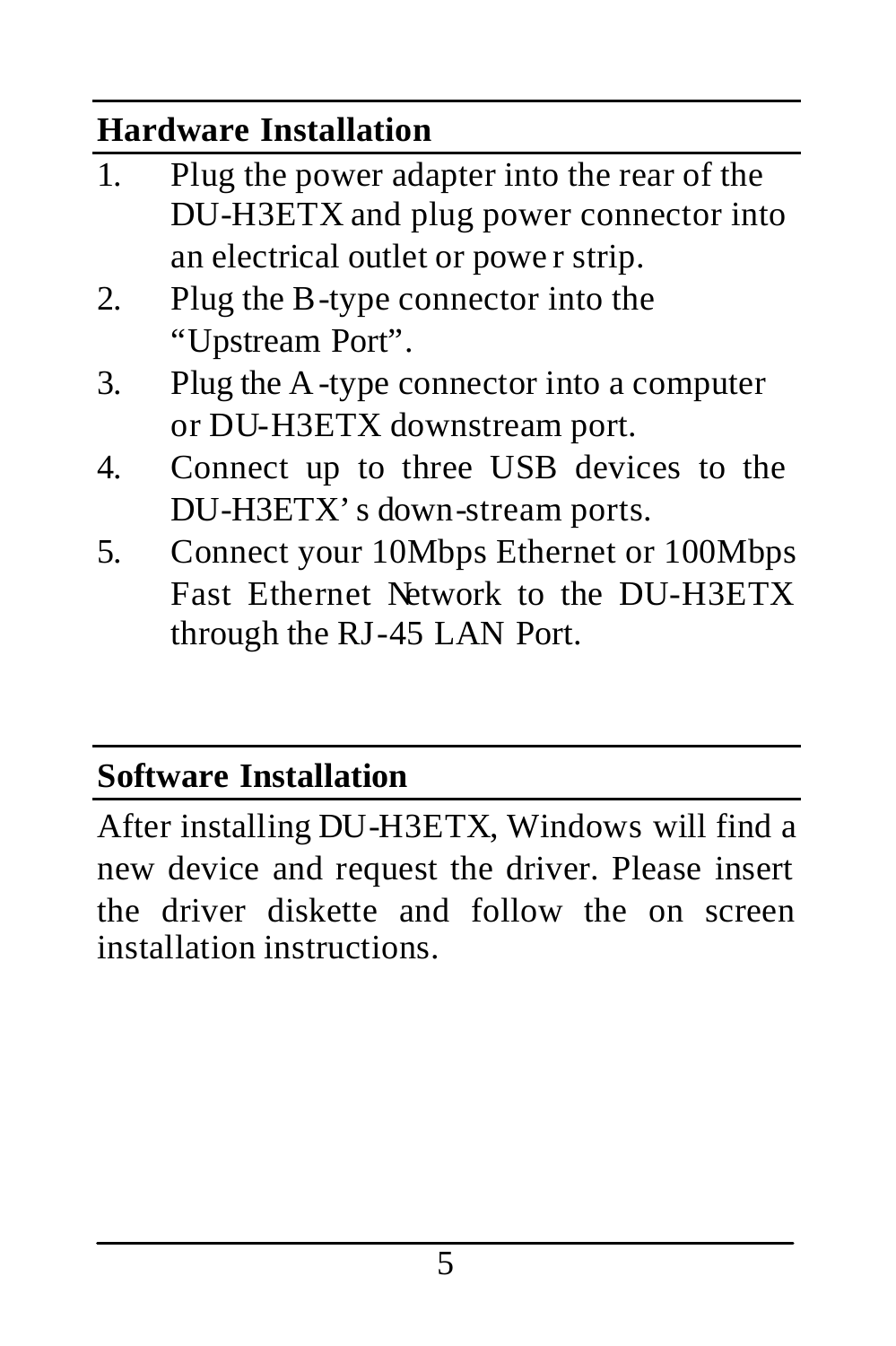#### **LED Indicators**

DU-H3ETX is equipped with 6 LED indicators:

#### **Self-Power LED Indicator:**

The LED is green when the DU-H3ETX is receiving power from an external power source. The LED is dark when the DU-H3ETX receives power from the USB bus.

#### **Bus-Power LED Indicator:**

The LED is green when the DU-H3ETX is receiving power from the USB bus. The LED is dark when the DU-H3ETX is receiving power from an external power source

#### **Port Status LED:**

Each port has one status LED. The LED is lit when the downstream port is working. The LED is dark when the downstream port is not working.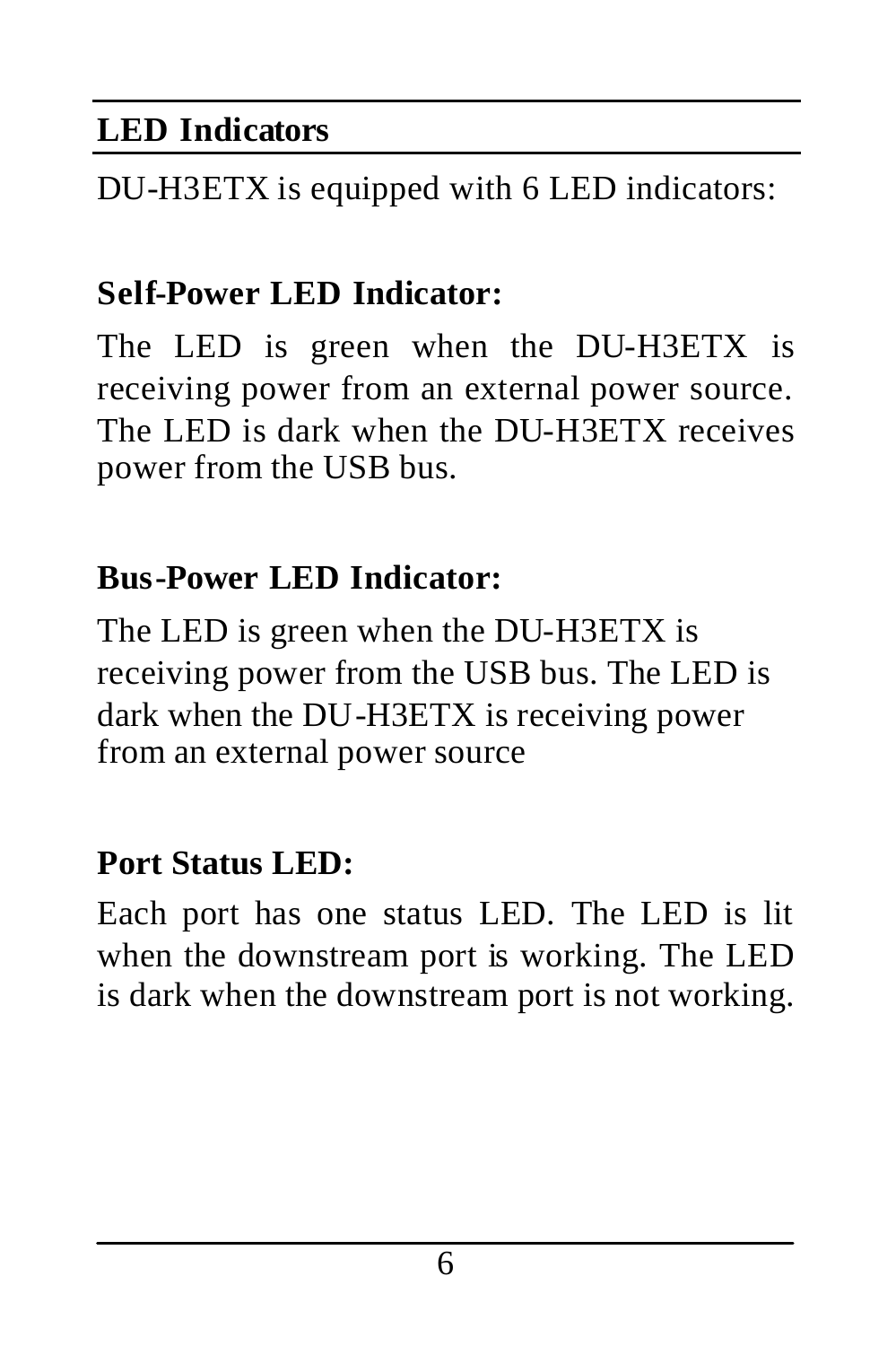### **LAN Port Status LED:**

The LED is green when the port is running at 100Mbps Fast Ethernet. The LED flashes green when data is being transmitted or received at 100Mbps. The LED is amber when the port is running at 10Mbps Ethernet. The LED flashes amber when the port is transmitting or receiving

data at 10Mbps. The LED is dark when there is no link. The LED is dark when there is no connection at the port. Refer to Table 1: LED Indicators.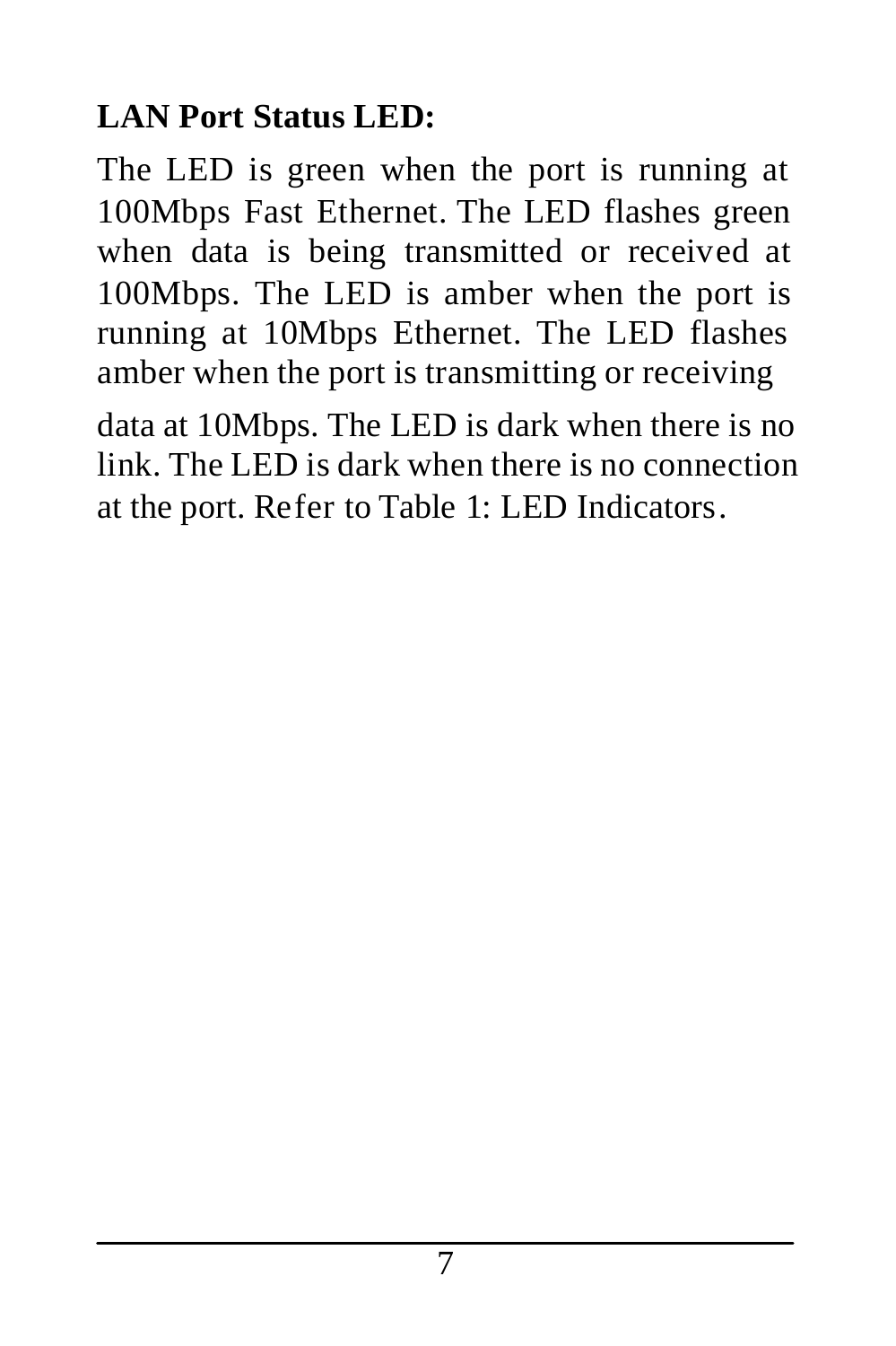**Table 1: LED Indicators**

| LED<br><b>Color</b> | Port<br><b>Speed</b> | Flashing                           | Link Down/<br><b>No Connection</b> |
|---------------------|----------------------|------------------------------------|------------------------------------|
| Green               | 100Mbps              | Transmitting/<br>Receiving<br>data | LED is dark                        |
| Amber               | 10Mbps               | Transmitting/<br>Receiving<br>data | LED is dark                        |

#### **USB Connector Pin Assignment**